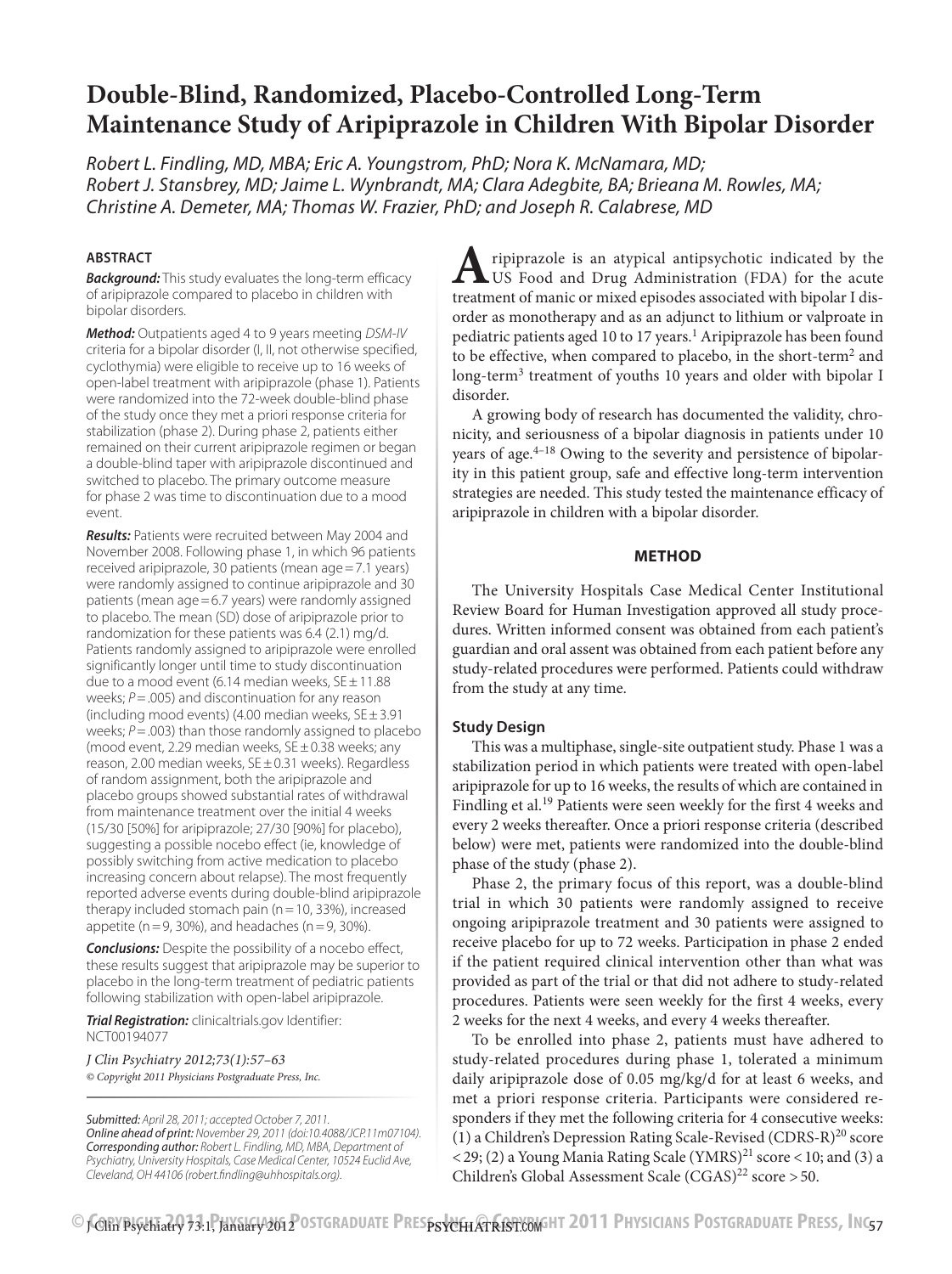- Prospective, randomized maintenance studies in pediatric patients with bipolar disorder are feasible.
- Aripiprazole is generally well tolerated and may be beneficial in the long-term treatment of young children with bipolar disorder.

Patients who were withdrawn from phase 2 were eligible to receive 8 weeks of open-label treatment with aripiprazole. Results from the aripiprazole reinitiation portion of this study will be described in a subsequent article.

## **Subjects**

Patients were recruited between May 2004 and November 2008. Children aged 4 to 9 years who met *DSM-IV* criteria for a diagnosis of bipolar I disorder, bipolar II disorder, bipolar disorder not otherwise specified, or cyclothymia were eligible. Participants were initially screened by highly trained raters completing the Schedule for Affective Disorders and Schizophrenia for School-Age Children-Present and Lifetime Version interview (K-SADS-PL).<sup>23</sup> K-SADS interviews conducted at this site have shown high interrater diagnostic reliability across pediatric groups, including young children.24 Patients also received a separate clinical evaluation by a child and adolescent psychiatrist to confirm the diagnostic impression of the K-SADS assessment.

Children were excluded from the study if there was evidence of a pervasive developmental disorder, Rett's syndrome, mental retardation, or a general medical or neurologic condition for which treatment with aripiprazole would be contraindicated. See Findling et al<sup>19</sup> for a detailed description of the rater training and diagnostic procedures, as well as inclusion and exclusion criteria for the study. The study is registered at clinicaltrials.gov (NCT00194077).

# **Medication Treatment**

*Phase 1: open stabilization***.** Aripiprazole was initiated at a dose of approximately 0.1 mg/kg/d upon entry into phase 1. Medication could be increased weekly, in a flexibly dosed manner, by approximately 0.05 mg/kg/d until the maximum allowed daily dose of 15 mg was reached. The decision to allow a maximum daily dose of 15 mg was based on a prior study that indicated that this dose of aripiprazole was safe and well tolerated by children.<sup>25</sup> However, it is worth noting that aripiprazole dose could be lowered at any time due to safety or tolerability issues.

*Phase 2: double-blind maintenance phase***.** Phase 2 began with patients either remaining on their current medication regimen or beginning a double-blind taper to allow the participant to begin receiving placebo. For patients randomly assigned to placebo, a drug reduction schedule was generated so that the taper of the medication occurred over the course of the first 4 weeks of phase 2. For those patients randomly assigned to continued aripiprazole treatment, attempts were made to keep doses of aripiprazole consistent during the course of phase 2. Aripiprazole and the corresponding placebo were administered as identically appearing tablets.

## **Adjunctive Medications**

If, after receiving aripiprazole for at least 6 weeks during phase 1, patients still met *DSM-IV* criteria for attentiondeficit/hyperactivity disorder, adjunctive psychostimulants could be offered, as was done successfully in prior work.<sup>25-27</sup> Patients could be treated with open-label methylphenidate- or amphetamine-based preparations at dosages FDA-approved for children aged 6–12 years, at the discretion of the treating physician. Patients receiving coadministration of psychostimulants during phase 1 were able to continue on a stable dose of concomitant treatment during phase 2. Other psychotropic medications were not permitted in this study.

## **Safety Measures**

At the end of phase 1/baseline of phase 2, patients underwent an electrocardiogram; weight, height, blood pressure, and pulse measurements; and laboratory tests. Laboratory tests included urinalysis, chemistry panel (including fasting glucose and lipid profile), complete blood count with platelets and differential, and prolactin level. Laboratory measures were repeated at weeks 16, 36, 52, and 72/early termination. Weight, blood pressure, and pulse were obtained at each study visit. Height was measured every 8 weeks and at end of study. Additionally, an electrocardiogram was collected at weeks 36 and 72/early termination.

Adverse events were ascertained by open-ended inquiry of physical, emotional, behavioral, and cognitive changes noted by the patient and the patient's guardian at each study visit. In addition, children were evaluated using the Abnormal Involuntary Movement Scale,<sup>28</sup> the Barnes Akathisia Scale,<sup>29</sup> and the Neurological Rating Scale for Extrapyramidal Side Effects  $(NRS)^{30}$  at every visit. The NRS was supplemented with 3 additional items to assess cogwheeling, acute dystonic reaction, and subjective sense of stiffness.

## **Outcome Measures**

Patients were evaluated by a child psychiatrist and an experienced rater at every visit. The rating scales used in this study included the CDRS-R, $^{20}$  YMRS, $^{21}$  CGAS, $^{22}$  and Clinical Global Impressions-Severity of Illness scale (CGI-S).<sup>31</sup> Prior research has shown that these instruments are appropriate for assessing pediatric patients across a wide age range, including children as young as 4 years.<sup>17,24</sup> The CGAS was obtained monthly, while all other instruments were administered at every visit.

The CDRS-R<sup>20</sup> is a 17-item, clinician-administered scale that assesses the presence and severity of depression symptoms in children and adolescents. Scores range from 17 to 113, with higher scores reflecting greater degrees of depressive symptomatology. Hypomania and mania were assessed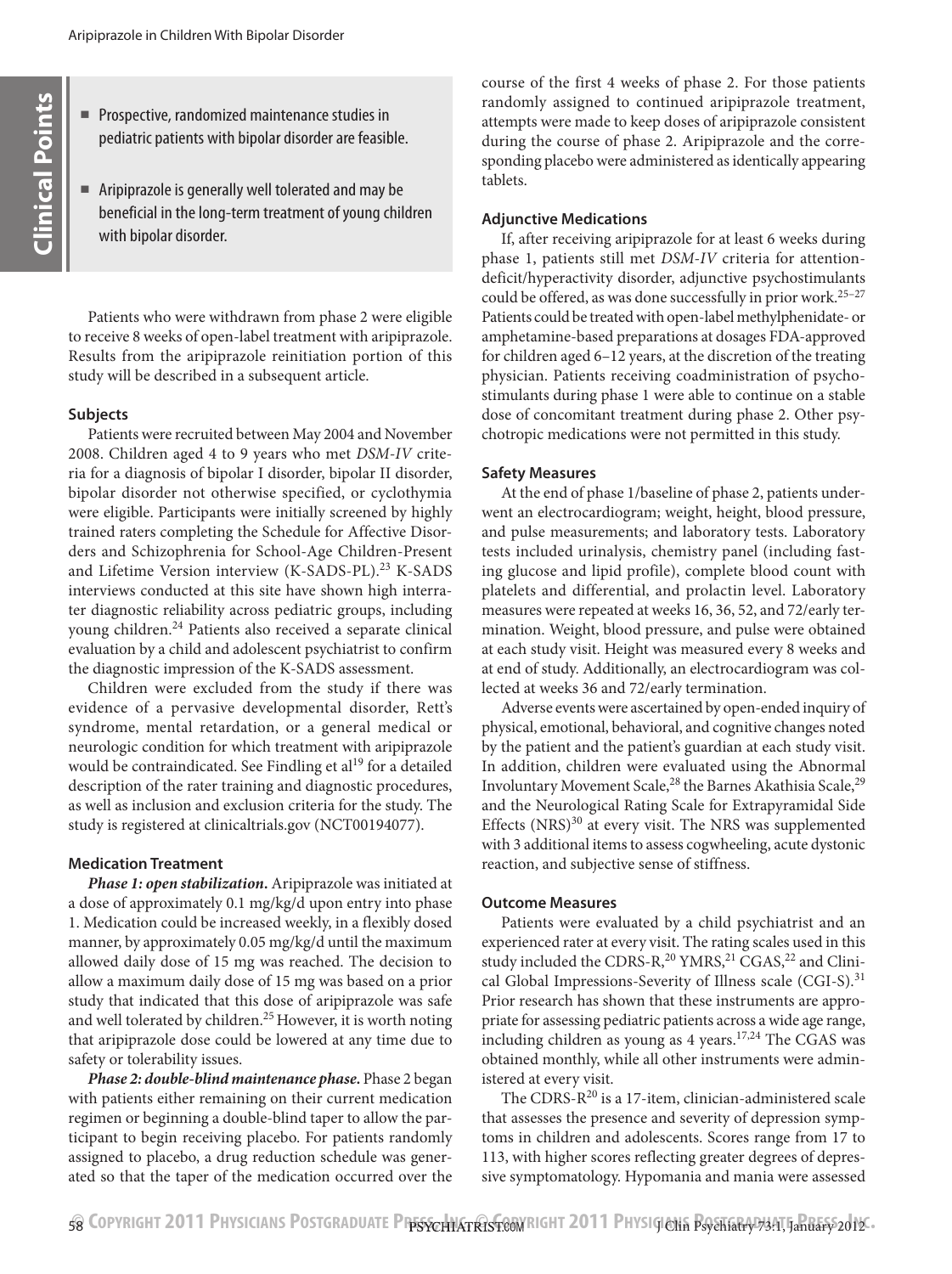| Table 1. Demographics of 60 Children Treated With Aripiprazole or Placebo for up to 72 Weeks |              |           |            |                   |         |  |  |
|----------------------------------------------------------------------------------------------|--------------|-----------|------------|-------------------|---------|--|--|
|                                                                                              | Aripiprazole | Placebo   | Overall    |                   |         |  |  |
|                                                                                              | $(n=30)$     | $(n=30)$  | $(n=60)$   | Statistic         | P Value |  |  |
| Gender, n (%)                                                                                |              |           |            |                   |         |  |  |
| Males                                                                                        | 19(63)       | 23(77)    | 42(70)     | Fisher exact test | .40     |  |  |
| Females                                                                                      | 11(37)       | 7(23)     | 18(30)     |                   |         |  |  |
| Diagnosis, $n$ $(\%)$                                                                        |              |           |            |                   |         |  |  |
| Bipolar disorder NOS                                                                         | 17(57)       | 16(53)    | 33(55)     | Fisher exact test | 1.00    |  |  |
| Bipolar I disorder                                                                           | 10(33)       | 11(37)    | 21(35)     | Fisher exact test | 1.00    |  |  |
| Cyclothymia                                                                                  | 3(10)        | 3(10)     | 6(10)      | Fisher exact test | 1.00    |  |  |
| Comorbid diagnoses, n (%)                                                                    |              |           |            |                   |         |  |  |
| Disruptive behavior disorder <sup>a</sup>                                                    | 6(20)        | 5(17)     | 11(18)     | Fisher exact test | 1.00    |  |  |
| ADHD                                                                                         | 27(90)       | 27(90)    | 54 (90)    | Fisher exact test | 1.00    |  |  |
| Any anxiety disorder <sup>b</sup>                                                            | $\Omega$     | 2(7)      | 2(3)       | Fisher exact test | .49     |  |  |
| Age, mean $(SD)$ , y                                                                         | 7.1(1.5)     | 6.7(1.7)  | 6.9(1.6)   | $t_{58} = 0.81$   | .42     |  |  |
| Weeks enrolled in phase 2, mean (SD)                                                         | 25.9(30.3)   | 3.0(3.1)  | 14.5(24.3) | $t_{58} = 4.12$   | $-.001$ |  |  |
| Concomitant stimulants, n (%)                                                                | 12(40)       | 13(43)    | 25(42)     | Fisher exact test | 1.00    |  |  |
| YMRS score at randomization, mean (SD)                                                       | 5.0(3.5)     | 4.8(4.0)  | 4.9(3.7)   | $t_{58} = 0.24$   | .81     |  |  |
| CDRS-R score at randomization, mean (SD)                                                     | 19.7(2.6)    | 19.0(2.7) | 19.4(2.6)  | $t_{58} = 1.03$   | .31     |  |  |

a Includes conduct disorder, oppositional defiant disorder, and disruptive behavior disorder not otherwise specified. bOne child was diagnosed with posttraumatic stress disorder, and 1 child was diagnosed with obsessive-compulsive disorder.

Abbreviations: ADHD=attention-deficit/hyperactivity disorder, CDRS-R=Children's Depression Rating Scale-Revised,

NOS=not otherwise specified, YMRS=Young Mania Rating Scale.

using the  $YMRS$ <sup>21,32</sup> an 11-item, clinician-rated scale with total scores ranging from 0 (no manic symptoms) to 60 (severely manic).

Overall bipolar illness severity was assessed using the CGI-S.<sup>31</sup> CGI-S items are rated from 1 (normal, not ill) to 7 (very severely ill). The CGAS<sup>22</sup> assessed child and adolescent overall functioning. This clinician-rated instrument has scores ranging from 0 to 100, with 100 being superior functioning at home, at school, and with peers.

#### **Statistical Methods**

*Power analyses.* For the primary analysis testing difference in length of time remaining in the maintenance protocol comparing aripiprazole to placebo, power was 0.80 to detect hazard ratios of 2.1 or larger with  $\alpha$  = .05 2-tailed, 30 participants per arm, median survival of 4 weeks in one arm, and follow-up extending up to 72 weeks per protocol.<sup>33</sup> Prior maintenance studies with similar diagnoses but different compounds provided the basis for median survival time. $26,34$  Power was similar or higher for the secondary analyses, based on  $t$  test and  $\chi^2$  analyses.

*Analyses.* Preliminary analyses examined the differences between the treatment groups on demographic, diagnostic, and symptom variables. Fisher exact tests evaluated differences in distribution between treatment groups in sex, diagnoses, and concomitant stimulant treatment. Independent *t* tests examined possible differences in treatment groups in age, weeks enrolled in the blinded portion of the study, and YMRS, CDRS-R, CGAS, and CGI-S scores at time of randomization.

Two separate Kaplan-Meier survival analyses examined treatment efficacy. One used "discontinuation for any reason" as the event of interest, and the other used "discontinuation as a result of development of a mood episode" to quantify risk of discontinuation.

Cox regression analyses examined the effects of possible covariates, including dose of aripiprazole at randomization,

age at onset of bipolar disorder symptoms, YMRS and CDRS-R scores at randomization, and whether the child received stimulant medication in phase 2.

Fisher exact tests evaluated whether the number of individuals reporting adverse events differed across treatment arms. Subjects counted as "positive" if they reported having that adverse event at any time during phase 2. An independent *t* test compared mean weight-adjusted dose and weight gain at end of study across treatment groups. Because youth in this age range are expected to grow rapidly, a secondary analysis also compared rate of weight change adjusting for number of weeks in study.

Changes in fasting glucose, fasting cholesterol, fasting triglyceride levels, prolactin, pulse, and diastolic and systolic blood pressure between time of randomization and end of participation were examined with mixed-model analysis of variance to evaluate change over time between the 2 treatment groups. All analyses used a significance level (α) of .05, 2-tailed.

#### **RESULTS**

#### **Patient Demographics**

Table 1 presents demographic information and diagnostic status for the 60 study participants. No significant differences were observed between treatment groups at baseline in any symptom ratings or demographic or diagnostic characteristics (all *P* values >.05).

Thirty subjects were randomly assigned to aripiprazole after a mean of  $14.3$  (SD = 2.8) weeks of open-label treatment with aripiprazole, and 30 subjects were randomly assigned to placebo after  $14.3$  (SD = 2.5) weeks of treatment with open-label aripiprazole. The 2 groups did not significantly differ in the time until randomization in the initial study phase  $(t_{58}=0.15, P=.88)$ . Due to scheduling issues, 5 subjects were in phase 2 for over 72 weeks (76 weeks, n=1; 74 weeks,  $n=1$ ; and 73 weeks,  $n=3$ ). Patients who received aripiprazole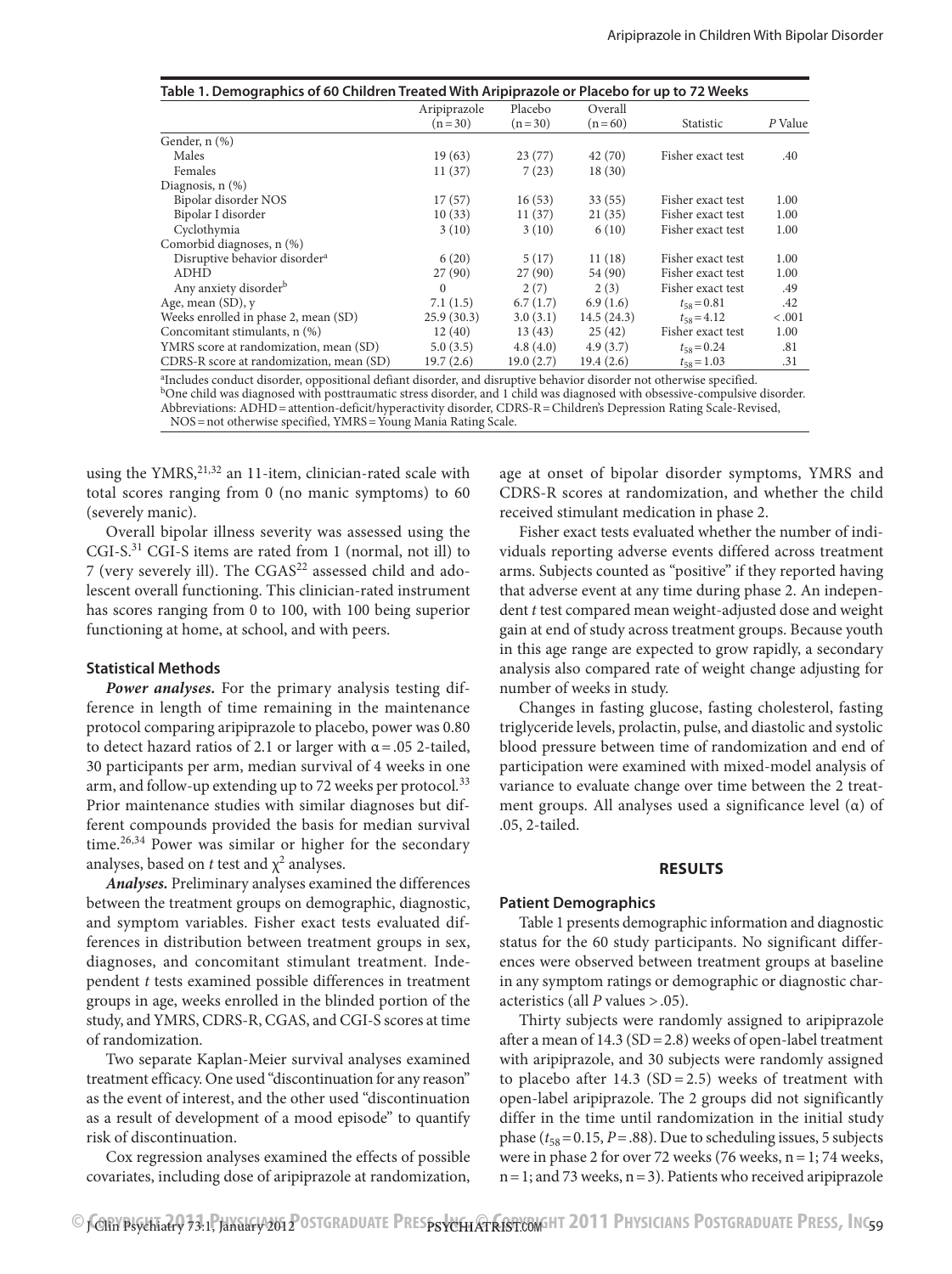





during phase 2 who began concomitant stimulant therapy during phase 1 were treated with stimulants for a mean of 6.2 weeks prior to randomization. Patients who received placebo during phase 2 were treated with stimulants for a mean of 5.5 weeks during phase 1 prior to beginning participation in phase 2.

Figure 1 summarizes the study design and patient accountability. As shown, the most common reason for study discontinuation was lack of efficacy.

#### **Medication Dosing**

The mean (SD) dose of aripiprazole prior to randomization for these patients was 6.4 (2.1) mg/d. At randomization, the active medication group (mean=0.23 mg/kg,  $SD = 0.07$  mg/kg) did not significantly differ from the placebo group (mean =0.22 mg/kg, SD=0.07 mg/kg) in mean weightadjusted total daily dose  $(t_{58}=0.47, P=.64)$ . At the end of study participation, the mean weight-adjusted dose did not significantly differ between treatment groups (aripiprazole, mean =  $0.26$  mg/kg, SD =  $0.11$  mg/kg; placebo, mean =  $0.22 \text{ mg/kg}$ , SD =  $0.07$ mg/kg;  $t_{58}$  = 1.53, *P* = .13). Twelve patients in the aripiprazole group and 13 patients in the placebo group were treated with stimulant medication. There was no significant difference in the number of patients receiving stimulant medication (Fisher exact test, *P*=1.00).

## **Efficacy**

Figure 2 presents the Kaplan-Meier curve indicating time in study prior to discontinuation for any reason ("Exit Reasons"

in Figure 1). Patients randomly assigned to aripiprazole were enrolled significantly longer until time to study discontinuation for any reason (25.93 mean weeks, SE ± 5.53 weeks; 4.00 median weeks,  $SE \pm 3.91$  weeks) compared to those patients randomly assigned to placebo (3.00 mean weeks,  $SE \pm 0.57$ weeks; 2.00 median weeks,  $SE \pm 0.31$  weeks; Breslow  $\chi^2_{1} = 8.81$ , *P*=.003). Similarly, time until discontinuation as a result of a mood event significantly differed between treatment groups (aripiprazole: 25.93 mean weeks,  $SE \pm 5.81$  weeks; 6.14 median weeks,  $SE \pm 11.88$  weeks; placebo: 3.10 mean weeks,  $SE \pm 0.58$ weeks; 2.29 median weeks,  $SE \pm 0.38$  weeks; Breslow  $\chi^2_{1} = 8.06$ , *P*=.005).

Cox regression modeling time until discontinuation for any reason found that aripiprazole was significantly associated with longer maintenance on study protocol, even when controlling for dose of aripiprazole at randomization, age at onset of bipolar disorder symptoms, YMRS and CDRS-R scores at randomization, and treatment with stimulant medication ( $\chi^2$ <sub>6</sub> = 14.81, *P* = .02). None of the other covariates were significantly associated with time until study discontinuation (largest Wald,  $\chi^2$ <sub>1</sub> = 0.59, *P* = .44 for age at onset of bipolar disorder symptoms). Similar results were found when discontinuation due to a mood event was modeled. Covariates yielded a significant overall prediction of time until discontinuation (mood event,  $\chi^2_{6} = 15.37$ , *P* = .02). Treatment with aripiprazole was significantly associated with time until mood event, either by itself or after controlling for all covariates (both *P*<.05). Dose of aripiprazole at randomization, age at onset of bipolar disorder symptoms, YMRS and CDRS-R scores at randomization, and treatment with stimulant medication were not significantly associated with time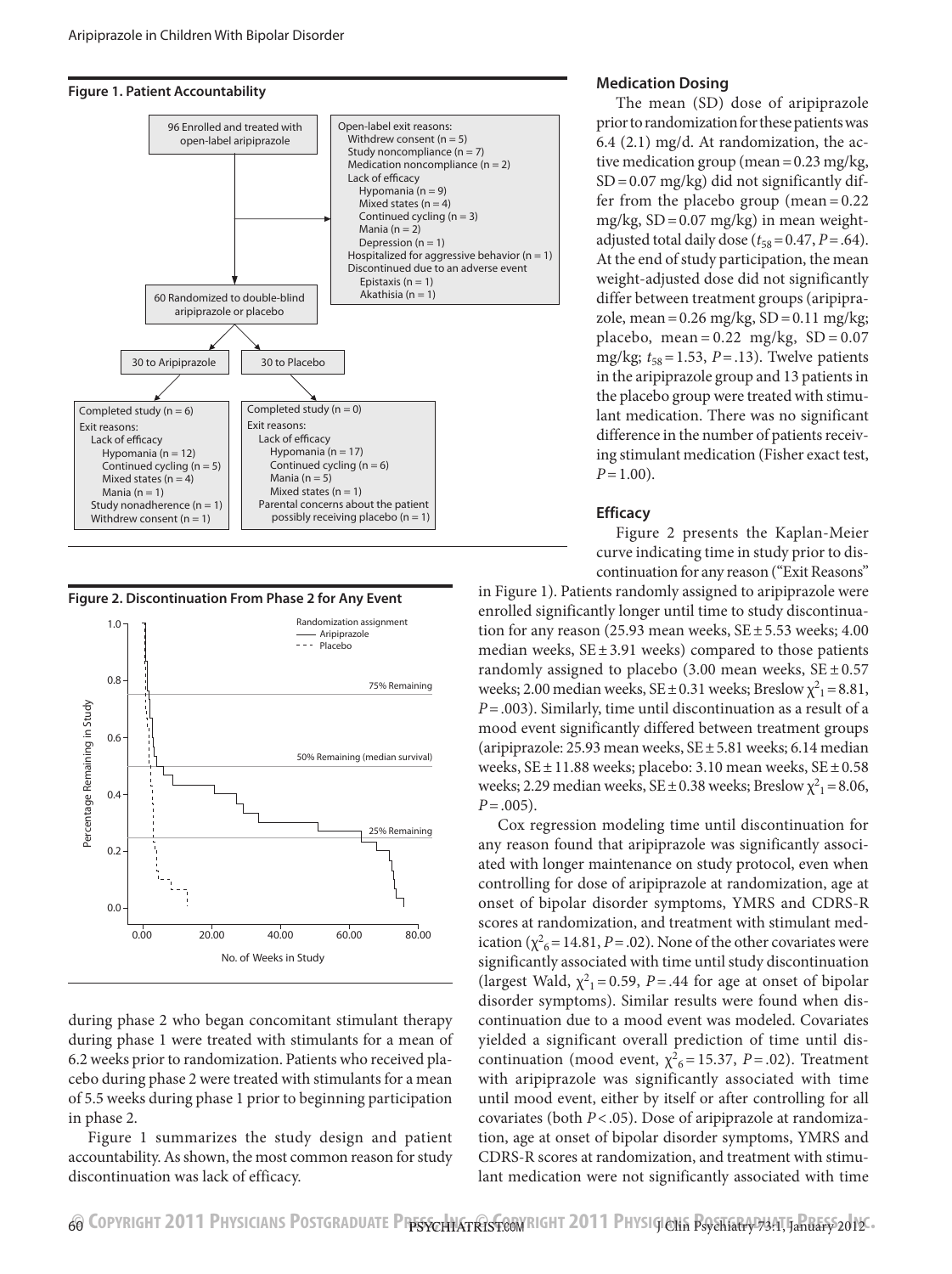| Table 2. Adverse Events Reported in Greater Than 5% of Youths Treated With |  |
|----------------------------------------------------------------------------|--|
| Aripiprazole (n = 30) or Placebo (n = 30)                                  |  |

| Side Effect          | Aripiprazole, n (%) | Placebo, $n$ $(\%)$ | Overall, n (%) | P    |
|----------------------|---------------------|---------------------|----------------|------|
| Musculoskeletal pain | 8(27)               | $\Omega$            | 8(13)          | .005 |
| Stomach pain         | 10(33)              | 1(3)                | 11(18)         | .006 |
| Cold symptoms        | 8(27)               | 2(7)                | 10(17)         | .08  |
| Coughing             | 5(17)               | 1(3)                | 6(10)          | .20  |
| Increased appetite   | 9(30)               | 13(43)              | 22(37)         | .42  |
| Headaches            | 9(30)               | 6(20)               | 15(25)         | .55  |
| Enuresis             | 4(13)               | 2(7)                | 6(10)          | .67  |
| Emesis               | 7(23)               | 6(20)               | 13(22)         | 1.00 |
| Weight gain          | 6(20)               | 5(17)               | 11(18)         | 1.00 |
| Sedation             | 3(10)               | 2(7)                | 5(8)           | 1.00 |
| Nasal congestion     | 2(7)                | 2(7)                | 4(7)           | 1.00 |

## **Table 3. Mean Physiologic and Safety Measurements in Subjects**

|                                                         | Aripiprazole      |                            | Placebo           |                            |       |                      |
|---------------------------------------------------------|-------------------|----------------------------|-------------------|----------------------------|-------|----------------------|
|                                                         | Prerandomization, | End of Study, <sup>a</sup> | Prerandomization, | End of Study, <sup>a</sup> |       |                      |
| Measurement                                             | Mean $(SD)$       | Mean (SD)                  | Mean (SD)         | Mean $(SD)$                | F     | P Value <sup>b</sup> |
| Prolactin, $\mu$ g/L <sup>c</sup>                       | 1.2(1.1)          | 0.9(0.7)                   | 1.2(1.2)          | 3.5(3.7)                   | 19.76 | < .001               |
| Fasting triglyceride, mg/dL <sup>d</sup>                | 59.5 (27.3)       | 54.2 (18.8)                | 56.1(28.5)        | 56.8(48.0)                 | 0.39  | .54                  |
| Fasting cholesterol, mg/dL <sup>d</sup>                 | 171.0(28.4)       | 170.2(26.1)                | 162.4(18.8)       | 163.2(16.4)                | 0.07  | .80                  |
| Fasting glucose, mg/dL <sup>d</sup>                     | 85.7(8.5)         | 85.6 (11.9)                | 79.4 (18.7)       | 84.1 (4.7)                 | 1.26  | .27                  |
| Systolic blood pressure, mm Hg                          | 108.1(11.1)       | 107.6(14.2)                | 104.8(11.7)       | 107.6(9.7)                 | 1.36  | .25                  |
| Diastolic blood pressure, mm Hg                         | 64.3(8.7)         | 64.5(9.2)                  | 62.9(6.4)         | 63.3(7.2)                  | 0.01  | .92                  |
| Pulse, beats per min                                    | 93.5 (11.4)       | 89.8 (14.5)                | 88.1 (12.5)       | 93.9 (14.9)                | 8.58  | .01                  |
| Height, in <sup>c,e</sup>                               | 47.4 (9.2)        | 50.1(4.4)                  | 49.3(5.0)         | 49.2(4.5)                  | 1.33  | .26                  |
| <sup>a</sup> End of phase 2.                            |                   |                            |                   |                            |       |                      |
| <sup>b</sup> P value for time-by-treatment interaction. |                   |                            |                   |                            |       |                      |
| <sup>c</sup> Aripiprazole (n = 29); placebo (n = 29).   |                   |                            |                   |                            |       |                      |
| <sup>d</sup> Aripiprazole (n = 20); placebo (n = 17).   |                   |                            |                   |                            |       |                      |

Corrected for time in study.

until study discontinuation (largest Wald,  $\chi^2$ <sub>1</sub> = 0.98, *P* = .32 for age at onset of bipolar disorder symptoms). The hazard ratio for aripiprazole versus placebo ranged from 0.32 to 0.41 for discontinuation due to mood or any event, indicating that aripiprazole decreased the odds of discontinuation by ~60% even after adjusting for all covariates.

## **Symptom Ratings**

No significant between-group treatment effects on symptom ratings at randomization or changes over time were found for the YMRS, CDRS-R, CGAS, or CGI-S (all *P* values >.05).

## **Safety**

No deaths occurred during this study. No patients discontinued due to adverse events. Table 2 presents adverse events that were reported in >5% of study participants. Those children treated with aripiprazole were more likely to report both stomach and musculoskeletal pain than those subjects who received placebo (both *P*<.01).

Subjects randomly assigned to aripiprazole (mean 30.4  $kg$ ,  $SD = 10.0$  kg) did not significantly differ in mean weight at randomization compared to subjects receiving placebo (mean = 28.7 kg, SD = 10.3 kg;  $t_{58}$  = 0.62, *P* = .54). There was a significant difference in weight gain from time of randomization between patients who received aripiprazole (mean=2.61 kg, SD=3.88 kg) and those who received placebo (mean=0.42 kg, SD=1.26 kg; *t*35.04=2.94, *P*=.006). As youngsters this age are growing, it is worth noting that the median time in phase

2 for the aripiprazole group was more than 8 times longer than for the placebo group. Adjusting for difference in time on protocol eliminated the significant difference in weight gain, although this adjustment could plausibly be an overcorrection, since both time on protocol and weight gain were correlated with the third variable of treatment status.

Two subjects had a score of 1 on the Neurological Rating Scale for Extrapyramidal Side Effects (NRS), indicative of mild severity (1 subject at week 3 on the glabella tap item and 1 subject at week 36 on the head rotation item). All other NRS scores were 0 for all other subjects at all other visits. In addition, all subjects scored 0 on the Barnes Akathisia Scale and Abnormal Involuntary Movement Scale throughout the course of the entire study.

Laboratory and safety measures are presented in Table 3. No significant time-by-treatment interactions in end-ofstudy fasting glucose, fasting cholesterol, fasting triglyceride levels, diastolic blood pressure, or systolic blood pressure were found (all *P* values >.05). A small nonsignificant increase in pulse in the placebo group and a small nonsignificant decrease in the aripiprazole group at the end of study, when combined, led to a significant time-by-treatment interaction (*P*=.01). However, there was a significant time-by-treatment interaction for prolactin levels (*P*< .001). Prolactin levels decreased at end of study compared to levels at time of randomization in the aripiprazole group, while prolactin levels at end of study in the placebo group increased compared to levels at time of randomization. No laboratory values were abnormal and clinically significant.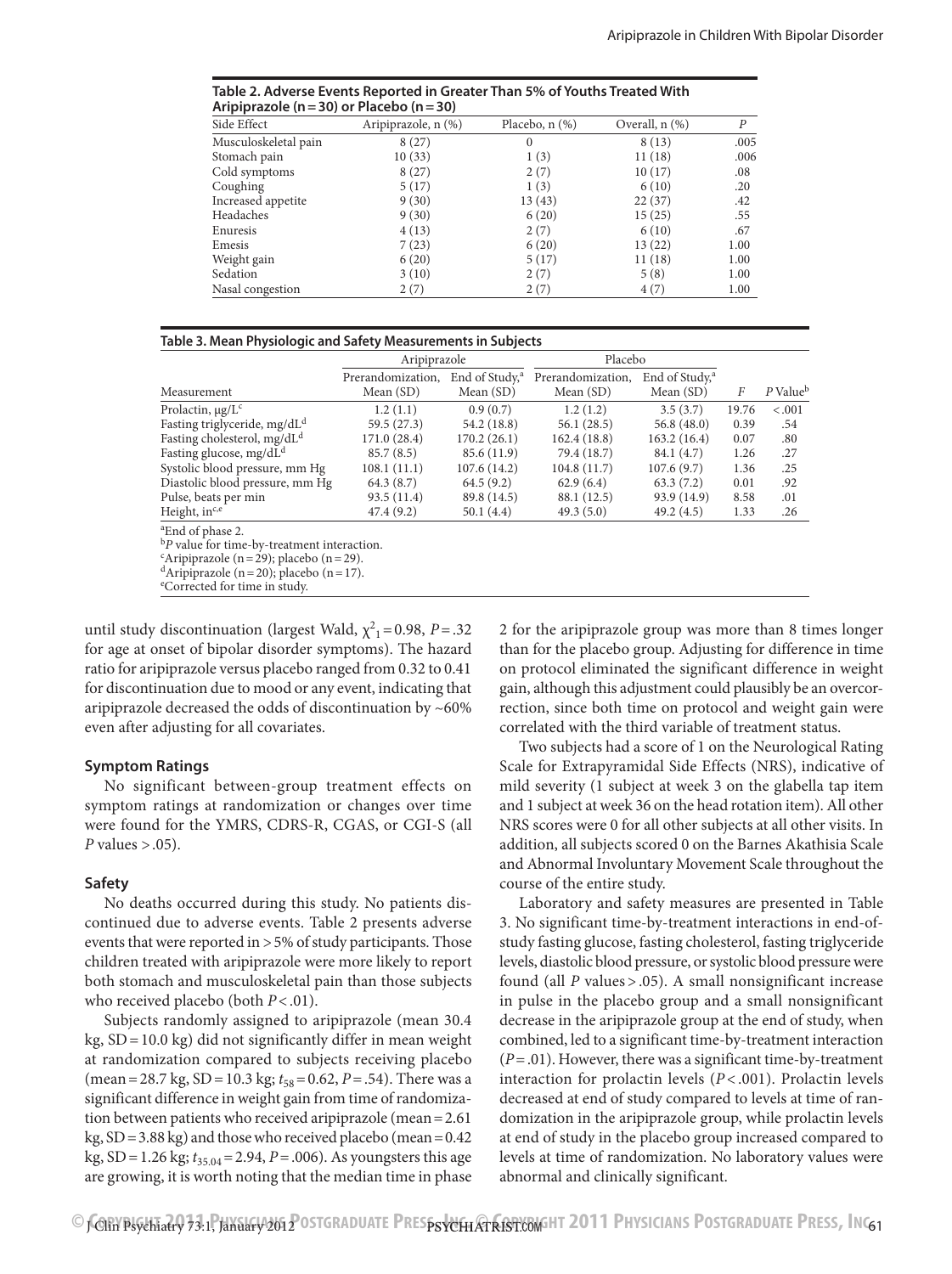## **DISCUSSION**

To our knowledge, this study is the first placebo-controlled trial to assess the efficacy of any medication specifically in children under age 10 with bipolarity. The study was designed to complement placebo-controlled studies in youth 10 years and older with bipolar I disorder,  $2,35-39$  many of which have led to FDA indications. These results suggest that aripiprazole may be beneficial in the long-term treatment of children with bipolar disorder. The data complement the results of placebo-controlled acute and maintenance treatment with aripiprazole in older youth with bipolarity $2,3$  and further confirm the feasibility of prospective, randomized maintenance studies in this patient population.<sup>26,40</sup>

Similar to the discontinuation paradigms employed previously,26,40 this study suggests the possibility of a nocebo effect early in the course of randomized, double-blind treatment. Both groups showed a high rate of withdrawal from the maintenance phase over the first 4 weeks, even though there was no dosing change for those who remained on aripiprazole treatment. More specifically, 42 of 60 (70%; 15/30, 50% for aripiprazole; 27/30, 90% for placebo) subjects withdrew during this initial 4-week period. The knowledge that the patient was shifting from open-label treatment to blinded therapy may have had the psychological effect of increasing concern about relapse or adverse events.

Notably, only 6 of the original 30 patients randomly assigned to treatment with aripiprazole completed 72 weeks of double-blind treatment. Even though aripiprazole maintenance was statistically superior to placebo maintenance, alone it was not sufficient to keep most youth stable for extended periods of time. These findings underscore the crucial need for studies that extend beyond acute stabilization and evaluate effectiveness and maintenance over longer terms.

*Drug names:* aripiprazole (Abilify), lithium (Lithobid and others), methylphenidate (Focalin, Daytrana, and others).

*Author affiliations:* Department of Psychiatry, Case Western Reserve University/University Hospitals Case Medical Center, Cleveland, Ohio (Drs Findling, Youngstrom, McNamara, Stansbrey, and Calabrese and Mss Wynbrandt, Adegbite, Rowles, and Demeter); Departments of Psychology and Psychiatry, University of North Carolina at Chapel Hill (Dr Youngstrom); and Center for Pediatric Behavioral Health and Center for Autism, Cleveland Clinic Children's Hospital, Cleveland, Ohio (Dr Frazier).

*Author contributions:* Drs Youngstrom and Frazier provided statistical consultation.

*Potential conflicts of interest:* **Dr Findling** receives or has received research support from, acted as a consultant to, and/or served on a speakers bureau for Abbott, Addrenex, AstraZeneca, Biovail, Bristol-Myers Squibb, Forest, GlaxoSmithKline, Johnson & Johnson, KemPharm, Lilly, Lundbeck, Neuropharm, Novartis, Noven, Organon, Otsuka, Pfizer, Rhodes, Sanofi-Aventis, Schering-Plough, Seaside Therapeutics, Sepracor, Shire, Solvay, Sunovion, Supernus Pharmaceuticals, Validus, and Wyeth. **Dr Youngstrom** has received travel support from Bristol-Myers Squibb. **Dr Frazier** has received federal funding or research support from, acted as a consultant to, or received travel support from Shire, Bristol-Myers Squibb, National Institutes of Health, and NARSAD. **Dr Calabrese** has received federal funding or research support from, acted as a consultant to/served on advisory boards for, or provided CME lectures to the Department of Defense, Health Resources Services Administration, National Institute of Mental Health, Abbott, Adamed, AstraZeneca, Bristol-Myers Squibb, Cephalon, Cleveland Foundation, Dainippon Sumitomo, Eli Lilly, EPI-Q, Eisai, Elan, Forest, France Foundation, Genaissance, GlaxoSmithKline, Janssen, Johnson & Johnson, Jazz, JDS,

Lundbeck, Merck, Memory, NARSAD, Neurosearch, Novartis, Organon, OrthoMcNeil, Otsuka, Pfizer, Repligen, Sanofi Aventis, Schering-Plough, Servier, Solvay, Stanley Medical Research Institute, Supernus, Synosia, Takeda, Tikvah, and Wyeth. **Drs McNamara** and **Stansbrey** and **Mss Wynbrandt, Adegbite, Rowles,** and **Demeter** have no conflicts to disclose.

*Funding/support:* This work was primarily supported by a Clinical Research Center Grant and a Clinical Trials grant from the Stanley Medical Research Institute. It was also supported, in part, by National Institute of Mental Health grant MH P20 MH-66054, Bristol-Myers Squibb, and Otsuka Pharmaceuticals.

#### **REFERENCES**

- 1. Abilify [package insert]. New York, NY: Bristol-Myers Squibb and Otsuka America Pharmaceutical, Inc; 2011.
- 2. Findling RL, Nyilas M, Forbes RA, et al. Acute treatment of pediatric bipolar I disorder, manic or mixed episode, with aripiprazole: a randomized, double-blind, placebo-controlled study. *J Clin Psychiatry*. 2009;70(10):1441-1451.
- 3. Wagner KD, Nyilas M, Johnson B, et al. Long-term efficacy of aripiprazole in children (10–17 years old) with mania [abstract]. In: Scientific Proceedings of the American Academy of Child and Adolescent Psychiatry (AACAP) Annual Meeting; October 23–28, 2007; Boston, MA.
- 4. Greeves EH. Liverpool infirmary for children: acute mania in a child of five years; recovery; remarks. *Lancet*. 1884;124(3193):824–826.
- 5. Weinberg WA, Brumback RA. Mania in childhood: case studies and literature review. *Am J Dis Child*. 1976;130(4):380-385.
- 6. Findling RL, Gracious BL, McNamara NK, et al. Rapid, continuous cycling and psychiatric co-morbidity in pediatric bipolar I disorder. *Bipolar Disord.* 2001;3(4):202-210.
- 7. Nottelmann E, Biederman J, Birmaher B, et al. National Institute of Mental Health research roundtable on prepubertal bipolar disorder. J Am Acad Child Adolesc Psychiatry. 2001;40(8):871-878.
- 8. Biederman J, Mick E, Faraone SV, et al. Current concepts in the validity, diagnosis and treatment of paediatric bipolar disorder. Int J Neuropsychopharmacol. 2003;6(3):293-300.
- 9. Tumuluru RV, Weller EB, Fristad MA, et al. Mania in six preschool children. *J Child Adolesc Psychopharmacol*. 2003;13(4):489-494.
- 10. Geller B, Tillman R, Craney JL, et al. Four-year prospective outcome and natural history of mania in children with a prepubertal and early adolescent bipolar disorder phenotype. *Arch Gen Psychiatry*. 2004;61(5): 459–467.
- 11. Axelson D, Birmaher B, Strober M, et al. Phenomenology of children and adolescents with bipolar spectrum disorders. *Arch Gen Psychiatry*. 2006; 63(10):1139-1148.
- 12. Birmaher B, Axelson D, Strober M, et al. Clinical course of children and adolescents with bipolar spectrum disorders. *Arch Gen Psychiatry*. 2006;  $63(2):175 - 183.$
- 13. Luby J, Belden A. Defining and validating bipolar disorder in the preschool period. *Dev Psychopathol*. 2006;18(4):971-988.
- 14. Danielyan A, Pathak S, Kowatch RA, et al. Clinical characteristics of bipolar disorder in very young children. *J Affect Disord*. 2007;97(1–3):  $51-59.$
- 15. Youngstrom EA, Birmaher B, Findling RL. Pediatric bipolar disorder: validity, phenomenology, and recommendations for diagnosis. *Bipolar Disord.* 2008;10(suppl 1):194-214.
- 16. Birmaher B, Axelson D, Goldstein B, et al. Four-year longitudinal course of children and adolescents with bipolar spectrum disorders: the Course and Outcome of Bipolar Youth (COBY) study. *Am J Psychiatry*. 2009;  $166(7):795-804.$
- 17. Demeter CA, Frazier TW, Youngstrom EA, et al. Age differences in the phenomenology of pediatric bipolar disorder [abstract]. In: Scientific Proceedings of the American Academy of Child and Adolescent Psychiatry (AACAP) Annual Meeting; October 27–November 1, 2009; Honolulu, HI.
- 18. Youngstrom EA. Definitional issues in bipolar disorder across the life cycle. *Clin Psychol Sci Pract*. 2009;16(2):140-160.
- 19. Findling RL, McNamara NK, Youngstrom EA, et al. An open-label study of aripiprazole in children with a bipolar disorder. *J Child Adolesc*  Psychopharmacol. 2011;21(4):345-351.
- 20. Poznanski EO, Freeman LN, Mokros HB. Children's Depression Rating Scale-Revised. *Psychopharmacol Bull*. 1985;21:979–989.
- 21. Young RC, Biggs JT, Ziegler VE, et al. A rating scale for mania: reliability, validity and sensitivity. *Br J Psychiatry*. 1978;133(5):429-435.